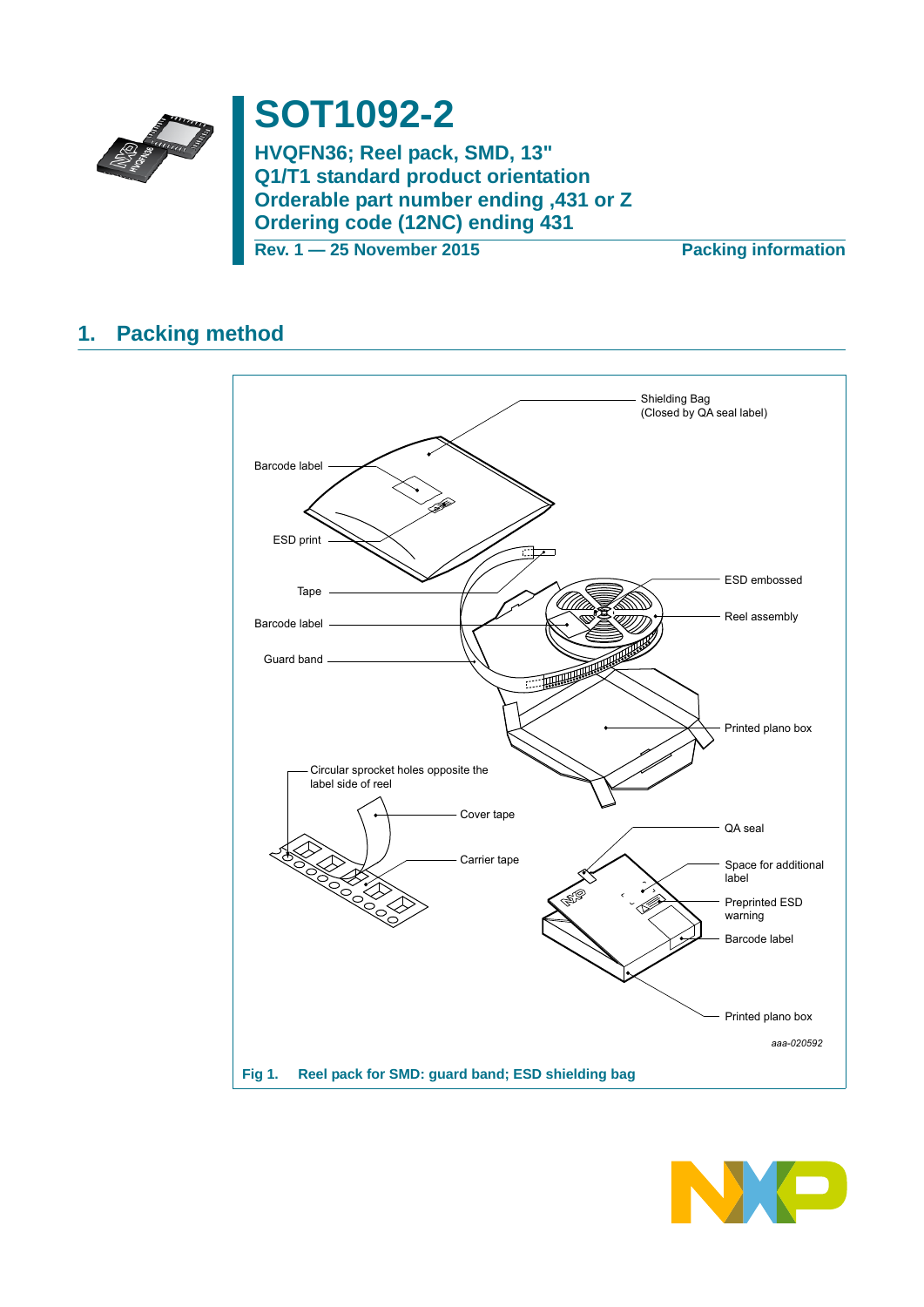#### **HVQFN36; Reel pack, SMD, 13" Q1/T1 standard product orientation Orderable part number ending ,431 or Z Ordering code (12NC) ending 431**

| Table T.<br><b>Dimensions and quantities</b>    |                                              |                  |                                                             |  |
|-------------------------------------------------|----------------------------------------------|------------------|-------------------------------------------------------------|--|
| <b>Reel dimensions</b><br>$d \times w$ (mm) $1$ | <b>SPQ/PQ</b><br>$ $ (pcs) $\frac{[2]}{[2]}$ | Reels<br>per box | <b>Outer box dimensions</b><br>$\vert x \, w \times h$ (mm) |  |
| $ 330 \times 16 $                               | 4000                                         |                  | $1342 \times 338 \times 31$                                 |  |

<span id="page-1-0"></span>[1]  $d =$  reel diameter;  $w =$  tape width.

**Table 1. Dimensions and quantities**

<span id="page-1-1"></span>[2] Packing quantity dependent on specific product type. View ordering and availability details at [NXP order portal](http://www.nxp.com/order-portal/), or contact your local NXP representative.

### **2. Product orientation**



### **3. Carrier tape dimensions**



**Table 2. Carrier tape dimensions** *In accordance with IEC 60286-3.*

| $A_0$ (mm)      | $B_0$ (mm)      | $K_0$ (mm)      | T(mm)          | $ P_1$ (mm)     | $W$ (mm)      |
|-----------------|-----------------|-----------------|----------------|-----------------|---------------|
| $6.30 \pm 0.10$ | $6.30 \pm 0.10$ | $1.10 \pm 0.10$ | $0.3 \pm 0.05$ | $12.0 \pm 0.10$ | $16 \pm 0.30$ |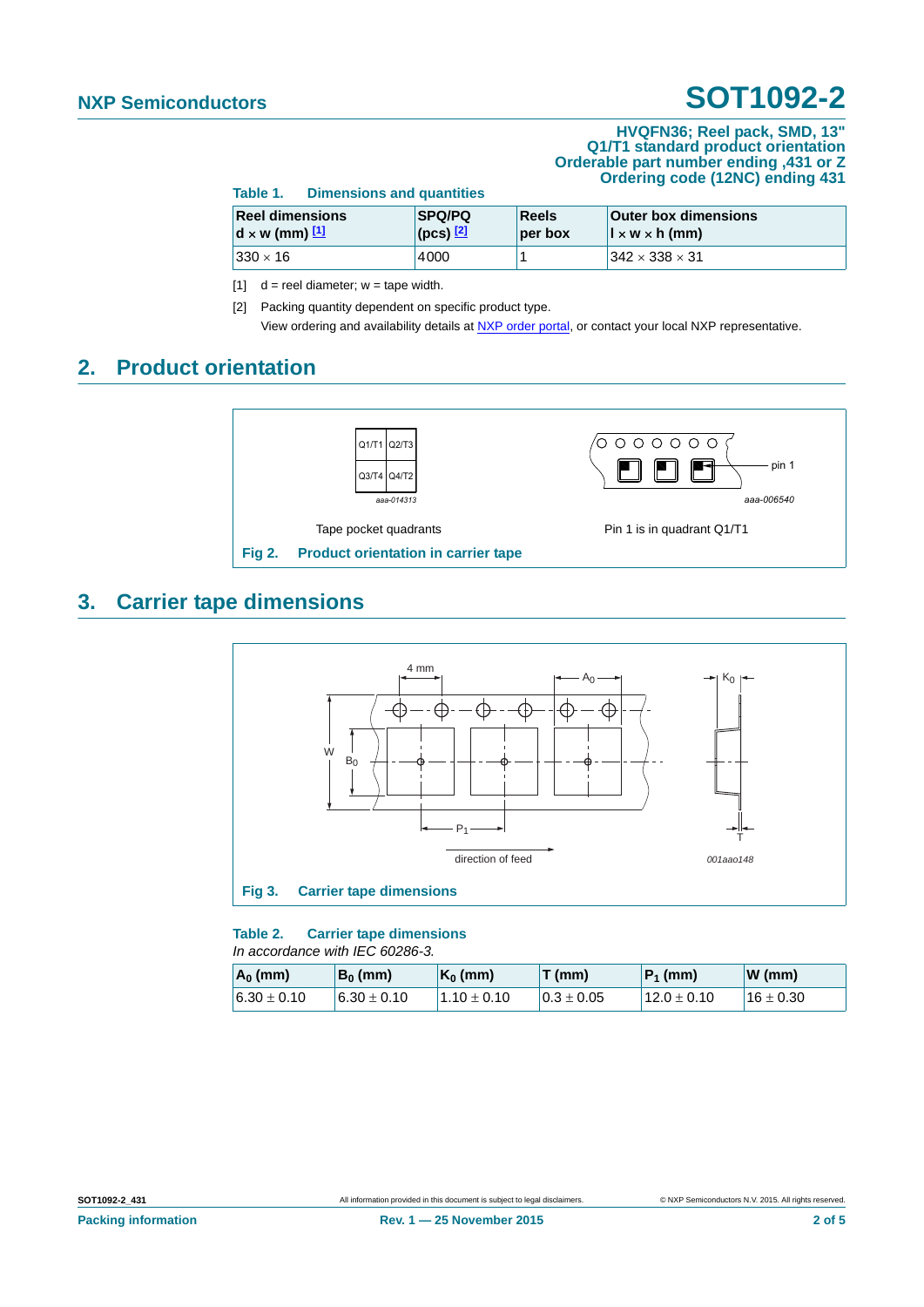#### **HVQFN36; Reel pack, SMD, 13" Q1/T1 standard product orientation Orderable part number ending ,431 or Z Ordering code (12NC) ending 431**

## **4. Reel dimensions**



#### **Table 3. Reel dimensions** *In accordance with IEC 60286-3.*

| A [nom] | $W2$ [max]   | B [min] | $C$ [min] | $D$ [min]    |
|---------|--------------|---------|-----------|--------------|
| (mm)    | $\mathsf{m}$ | (mm)    | (mm)      | $\mathsf{m}$ |
| 330     | 22.4         | 1.5     | 12.8      | 20.2         |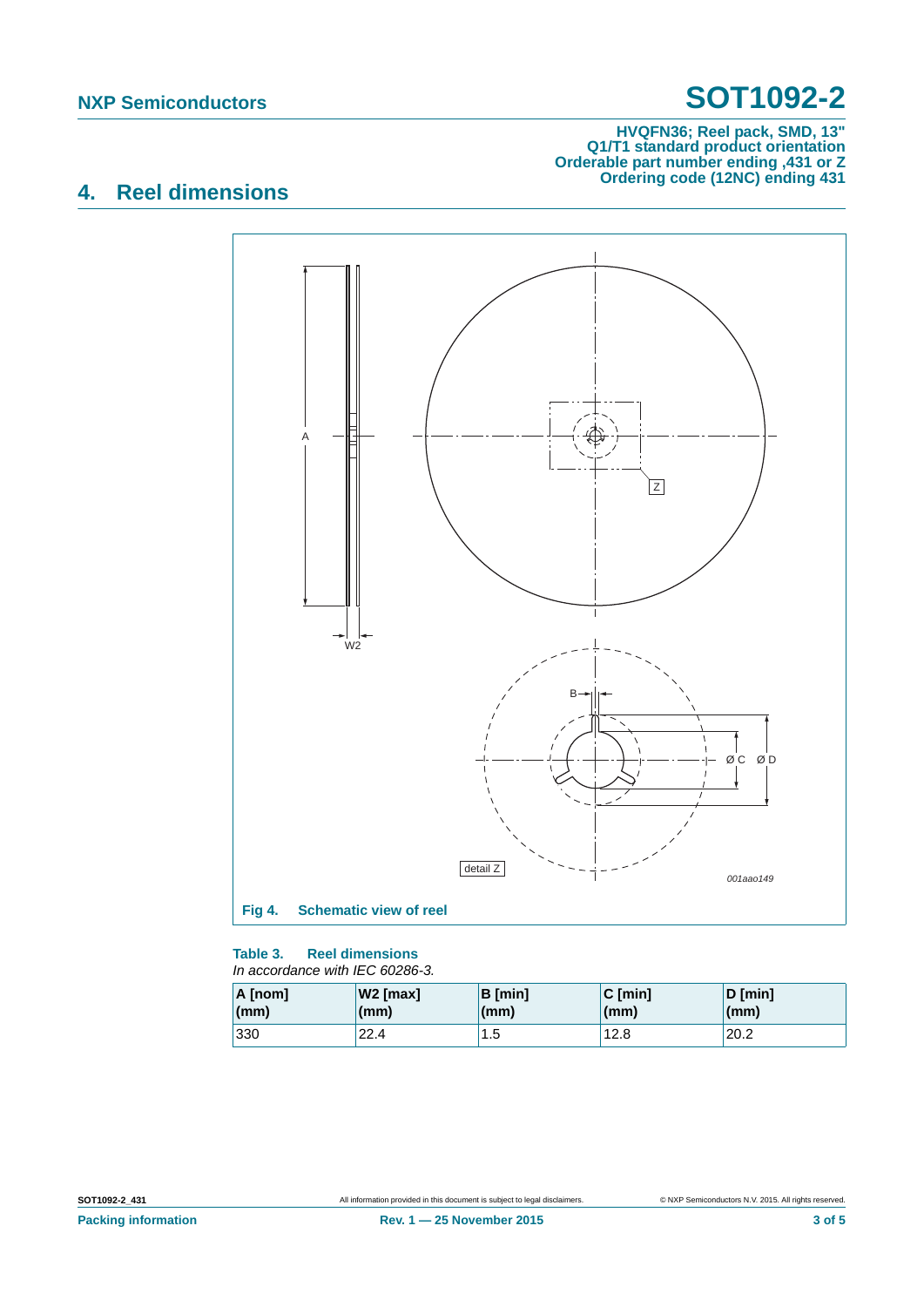#### **HVQFN36; Reel pack, SMD, 13" Q1/T1 standard product orientation Orderable part number ending ,431 or Z Ordering code (12NC) ending 431**

### **5. Barcode label**



### **Table 4. Barcode label dimensions**

| <b>Box barcode label</b> | Reel barcode label       |
|--------------------------|--------------------------|
| $\vert x \rangle$ (mm)   | $\vert x \rangle$ w (mm) |
| $100 \times 75$          | $100 \times 75$          |